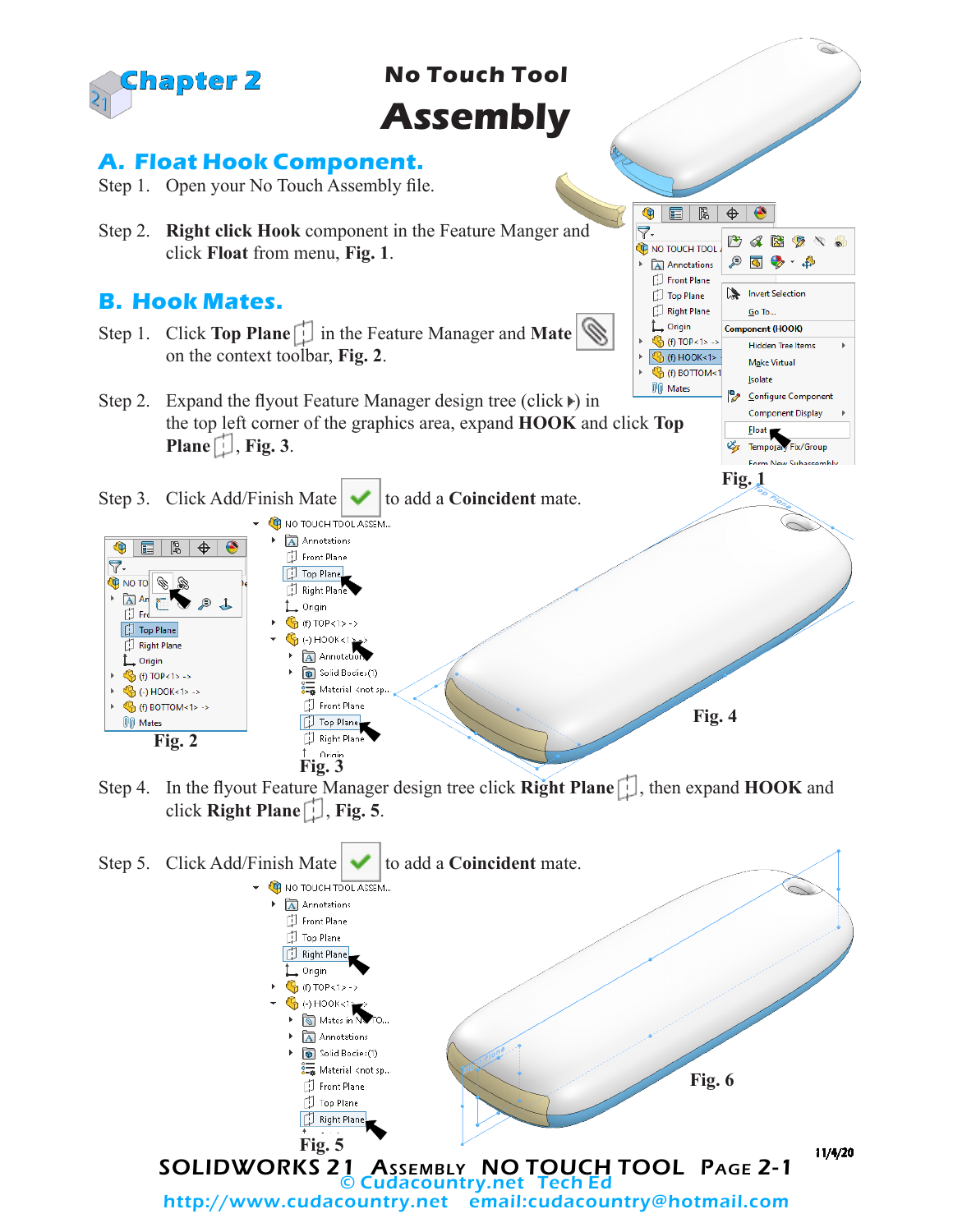Step 6. In the flyout Feature Manager design tree click **Front Plane** , then expand **HOOK** and click **Front Plane**  $\begin{bmatrix} 1 \\ 1 \end{bmatrix}$ , **Fig. 7**.



Step 8. Click  $OK \rightarrow$  in the Property Manager.

Step 9. Save  $\boxed{\Box}$  (Ctrl-S).

## **C. Suppress Hook Front Plane Mate.**

Step 1. Expand Mates  $\boxed{\left\Vert \right\Vert}$  in the Feature Manager, click Coincident3 (Front **Plane)** and click **Suppress**  $\left| \cdot \right|$  on the context toolbar, **Fig. 9**.